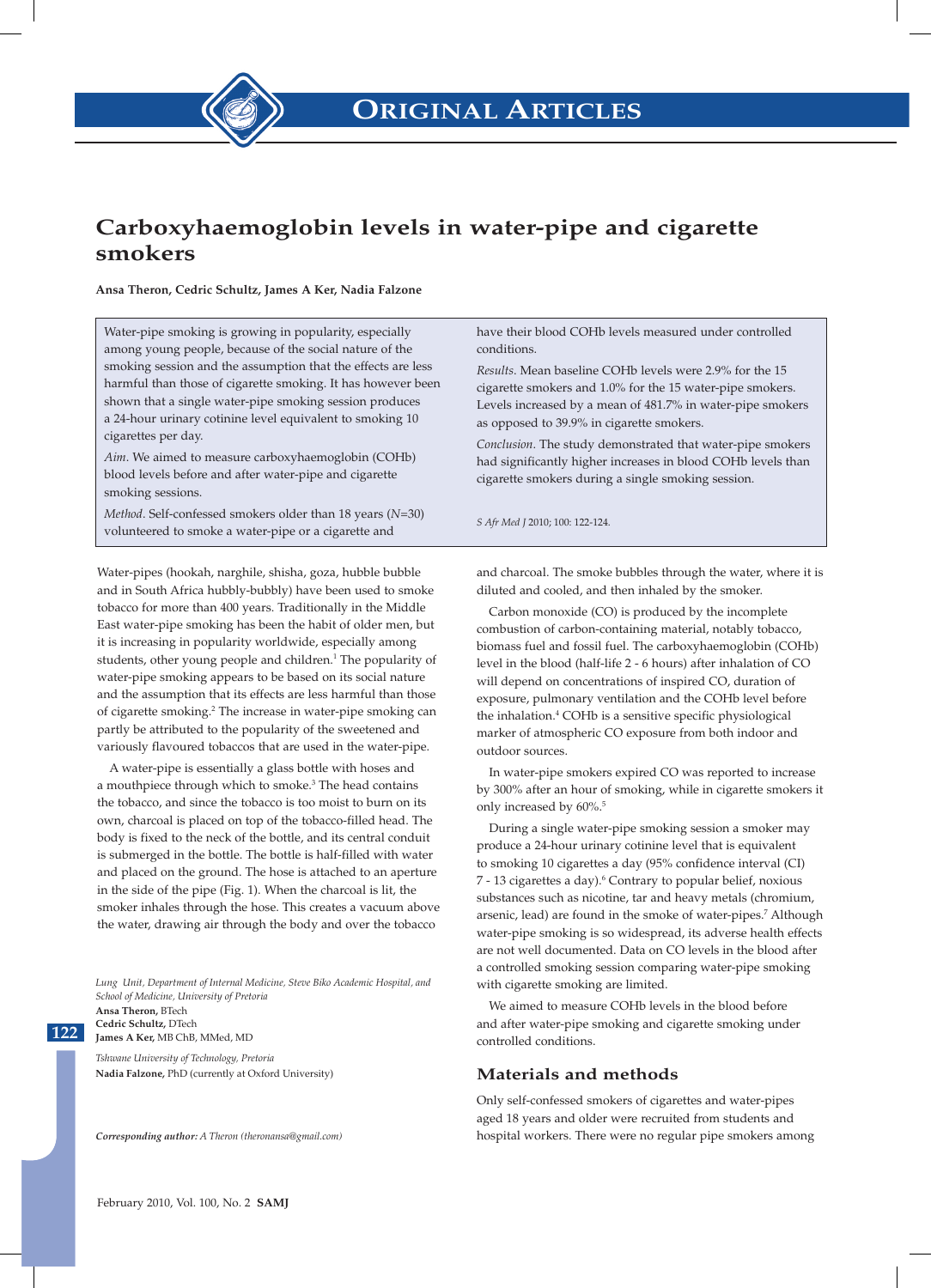



*Fig. 1. A cross-section of the components of a water-pipe.*

the participants. The subjects were required to smoke either a cigarette or a water-pipe. A venous blood sample was drawn *Fig. 1. A cross-section of the components of a water-pipe .* before and after smoke exposure. The number of inhalations during the smoking session and the duration of the exposure were noted. The COHb levels in the pre- and post-exposure blood samples were measured.

> There were 15 participants in each group (cigarette smokers and water-pipe smokers). The subjects were grouped according to smoking preference. Persons with a history of pulmonary disease and pregnant women were excluded.

> The blood samples were drawn using a sterile venepuncture kit and analysed in a Radiometer ABL 800 Flex (Denmark) blood gas apparatus, calibrated and maintained according to international standards of the American Association for Respiratory Care (AARC).8

> The cigarette and water-pipe smoking session took place in a designated smoking area at the hospital. After the procedure

had been explained to the participants and they had signed informed consent, pre-exposure blood samples were drawn and analysed. The participants then smoked as per preference. After the smoking session, post-exposure blood samples were drawn and analysed within 5 minutes of smoking cessation. COHb levels before and after smoking were measured and the number of inhalations and the length of smoking exposure documented. The percentage change between levels before and after smoking was calculated using the formula: postmeasurement – pre-measurement/pre-measurement  $\times$  100.

## **Data analysis**

All descriptive analyses of means, standard deviations (SDs), 95% CIs and correlations were assessed. A paired-sample *t*-test and an independent two-sample *t*-test were used for analysis of the pre- and post-COHb levels of the two groups of smokers. This method of analysis was selected because the participants were not randomised. Correlations were analysed using the Spearman rank test. All statistical analyses were done using statistics software Statistix 3.0.

### **Ethics**

The study was approved by the Student's Ethics Committee of the Tshwane University of Technology and the Pretoria University Ethics Committee. All participants gave written consent. To protect privacy, the study data were encoded.

# **Results**

Fifteen cigarette smokers (9 male, 6 female) and 15 water-pipe smokers (10 male, 5 female) were entered in the respective groups. The mean age of the cigarette smokers was 32 years compared with 22.3 years for the water-pipe smokers (*p*<0.05).

The means and SDs for the pre- and post-exposure COHb levels, the percentage change between the pre- and postexposure levels, the number of inhalations and the duration of the smoking session are set out in Table I. The mean baseline COHb level for the cigarette smokers was 2.9% (SD 1.4) and that for the water-pipe smokers  $1.0\%$  (SD 0.4) ( $p<0.02$ ).

There were statistically significant differences between the pre-smoking and post-smoking COHb levels, the percentage change in levels, the number of inhalations, the duration of exposure and the age of the participants in the water-pipe

| Table I. Demographic data and smoking data for the 30 study participants |                                  |                                   |                          |                               |                        |                   |
|--------------------------------------------------------------------------|----------------------------------|-----------------------------------|--------------------------|-------------------------------|------------------------|-------------------|
|                                                                          | Pre-exposure<br>COH <sub>b</sub> | Post-exposure<br>COH <sub>b</sub> | $%$ change<br>(SD)       | No. of<br>inhalations<br>(SD) | Time (min)<br>(SD)     | Age (yrs)<br>(SD) |
| Cigarette smokers $2.9(1.4)$                                             |                                  | 3.7(1.4)                          | 39.9(55.1)               | 11.5(4.2)                     | 6.3(1.7)               | 32                |
| Water-pipe<br>smokers<br>$p$ -value                                      | 1.0(0.4)<br>< 0.0001             | 5.8(3.7)<br>< 0.001               | 481.7 (330.1)<br>< 0.001 | 45.3(38.3)<br>< 0.001         | 24.9(16.0)<br>< 0.0001 | 22.3<br>< 0.05    |



**123**